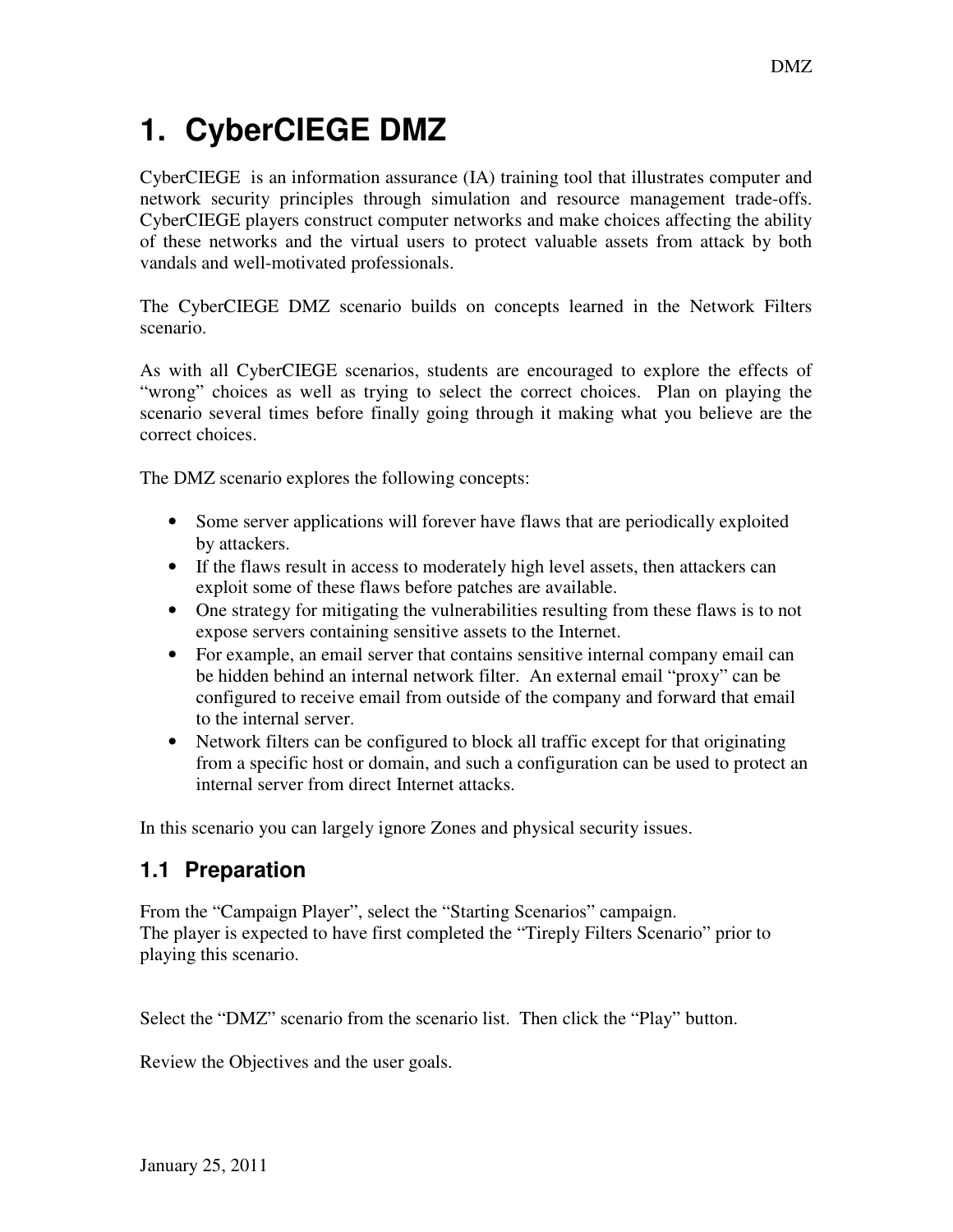DMZ

### **1.2 Play**

#### **1.2.1 Phase 1 – Run for a while**

- Review the user goals
- Figure out why Dan is failing to achieve his goal and make the necessary adjustment

#### **1.2.2 Phase 2 – External Email**

- Check your objectives.
- Try making incremental changes to the configuration and topology.
- When attacks happen, check the Attack Log via the button on the right side of the game window.
- Use the "Discovery/Scan" function to see which application services are visible and their patch status.
- Use F1 to learn about building a DMZ
- Build a DMZ using the topology in the encyclopedia as a guide.
- After buying a second email server, right click on it, select "Applications" and then "Configure Email Server". Then check the "Email Proxy" checkbox to make this new server a proxy for the PCA Server.
- Configure the network filters on the two routers as suggested in the encyclopedia.

## **1.3 Clean Up**

Exit the scenario by clicking the **Quit** button in the GAME screen.

Collect the game logs into a zipped folder by clicking the "**Advanced**" menu button and selecting "**Collect Logs**". Feel free to provide comments on the game within the provided space. Enter your NPS User ID as the user name in the field. Then click "**OK**" to create the zipped file on the desktop.

If you are running the exercise in the NPS Lab:

- copy the logCollection.zip file from the VM's desktop

- Minimize the VM (click on the "\_" in the grey bar at the top of the

screen)

- paste it into the workstation host's desktop "CyberCIEGE-Logs" folder.

- if prompted to overwrite the file, click **Yes**.

If you are running the exercise outside of the NPS Lab:

 - please email the logCollection.zip file to CyberCIEGELogs@nps.edu.